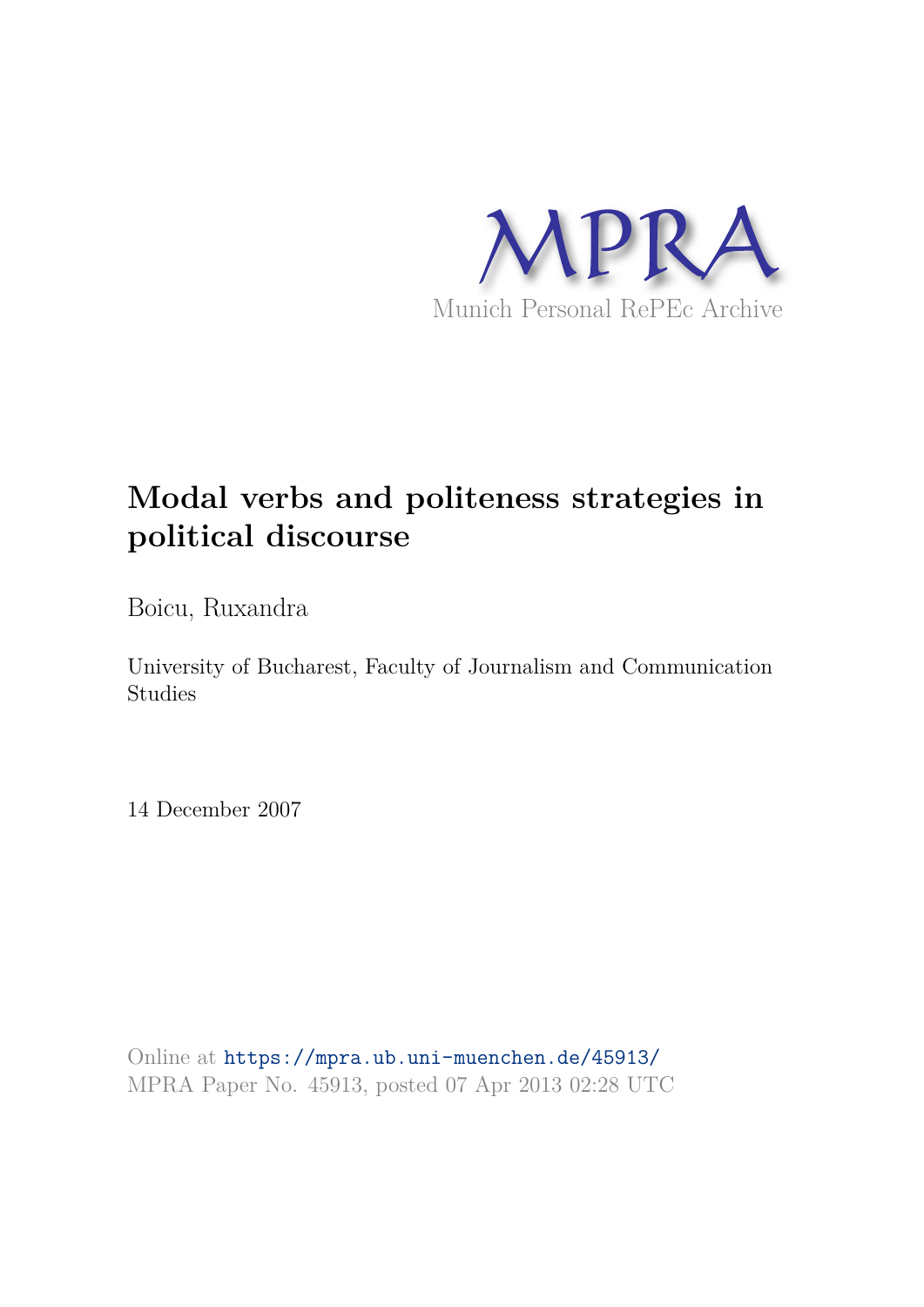# **MODAL VERBS AND POLITENESS STRATEGIES IN POLITICAL DISCOURSE**

RUXANDRA BOICU\*

#### **ABSTRACT**

This research consists in the analysis of one of Ashley Mote's political speeches, from the point of view of the speaker's use of the modal verbs that contribute to the mitigation or the aggravation of the illocutionary forces released by the speech acts they belong to. The analysis focuses on the two main semantic values of modal verbs in English, the epistemic and the deontic. Mote's discursive strategies are mainly underlain by directive speech acts, due to their "competitive" character (Leech 1983), while "convivial" acts (commissive and expressive) are not manifest in his speech. According to Searle, commissive acts can be successful only if the speaker meets the preliminary condition of credibility. The politician's independent status does not enable him to perform successful commissive acts.

In exchange, in his speech all the directive acts that contain modal verbs are potential face-threatening acts.

By their intrinsic meaning, modal verbs attenuate the illocutionary force of the directive speech acts in both ways. Due to context, their pragmatic meaning either mitigates this force through positive or negative politeness (Brown and Levinson 1987) or aggravates it using the same resources.

The same speech act may mitigate and so protect Mote's political allies faces, while aggravating and so damaging his political opponents' faces. There is an interesting control of the modals meaning gradation, in the analyzed text.

**Keywords: modality, deontic, epistemic, mitigation, aggravation** 

## **1. Introduction**

 $\overline{a}$ 

**1.1.** This research reveals the role that the speaker's intentional, selective use of modal verbs plays in the articulation of directive speech acts. These directive speech acts are interpreted as Face-Threatening Acts (Brown and Levinson 1987) subordinated to the specific strategies of political discourse of discrediting the political opponent and flattering the political allies and the audience.

<sup>\*</sup> Faculty of Journalism and Communication Studies, University of Bucharest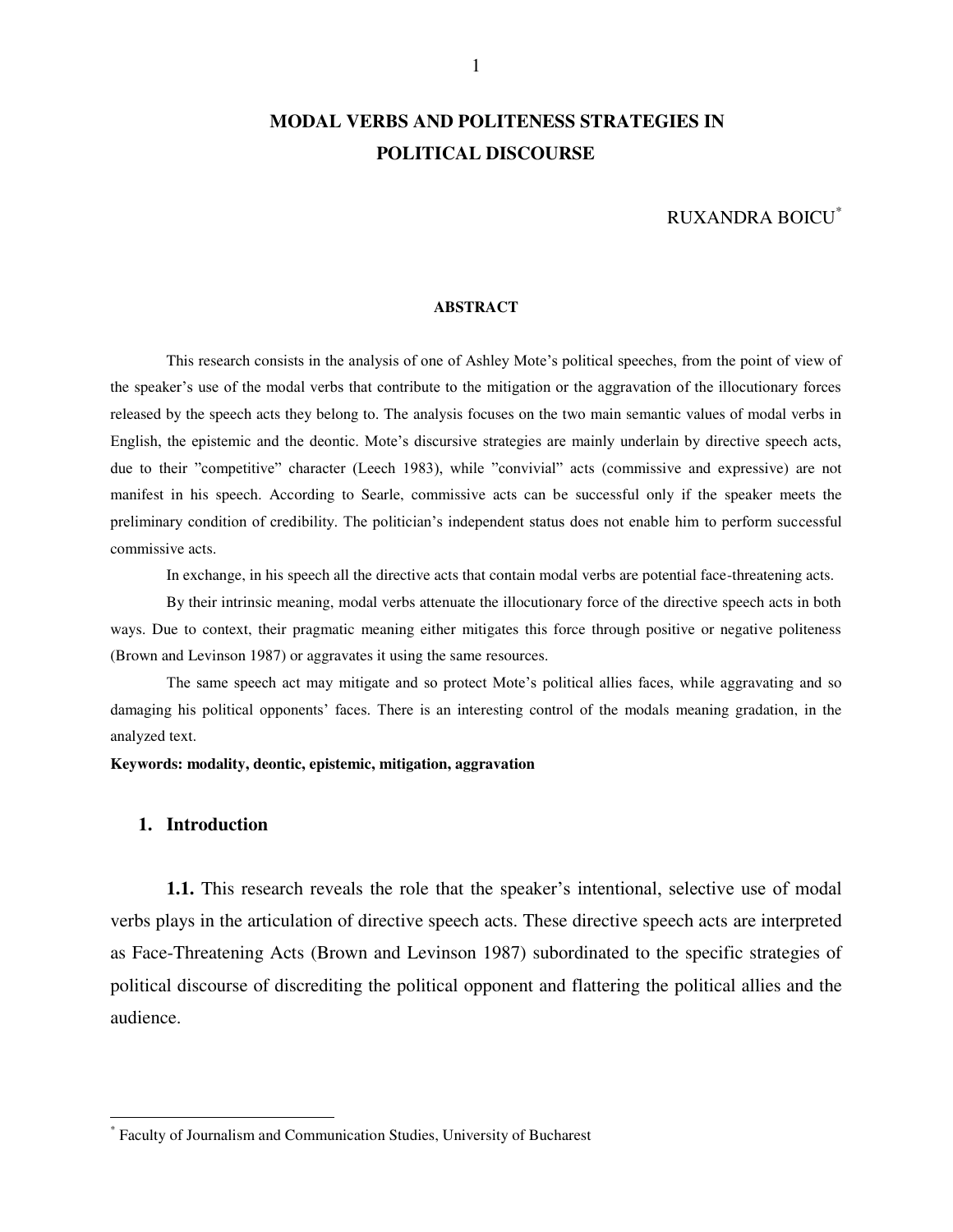Represented as an instance of spatially and temporally identified verbal interaction, the political locutor's intervention dialogically contains the possible reaction of the actual or virtual public, conceived as interlocutor.

After the presentation of the lexical, semantic and pragmatic differences manifest within the grammatical category of modal auxiliary verbs, the research concerns the pragmatic principle of politeness, and the concept of face-work, the way they were approached in specialized literature.

The speech acts that contain modal verbs are divided into mitigating face-threatening acts and aggravating face-threatening acts, analyzing both main semantic values of modal verbs, epistemic and deontic, and following the semantic gradation from absolute to relative meaning.

#### **1.2. The Political Speech Analyzed**

Ashley Mote, a British independent nationalist politician, an MEP belonging to the political group *Identity, Tradition, Sovereignty*, uttered his allocution on October 21, 2006, at a one-day conference organized by Right Now magazine, on "The Making and Meaning of Britishness". His public proper could not have been numerous; it could have been made up of historians, right-wing personalities, nationalist politicians, sympathizers, etc. Yet, the organizers hoped the "Right Now" magazine readership would be more numerous.

#### **2. Modality and the Modal Verbs**

Language was first subject to the truth conditional laws of logic, until intensional logic accepted that there is truth relativity in language (speech), an idea that led to the notion of 'possible worlds', in order to explain modal or temporal operators, among other linguistic aspects that rely on the 'points of view' difference between language (grammar) and discourse.

Charles Bally (1932) took over the mediaeval proposition analysis. Proposition used to be decomposed into *modus* and *dictum*: *dictum* corresponds to the propositional content, while *modus* stands for the speaker's subjective attitude towards *dictum*. The linguist points out that modality may be both explicit and implicit and the relation between *modus* and *dictum* is represented by a scale, having the explicit at one of its ends and the implicit or synthetic at the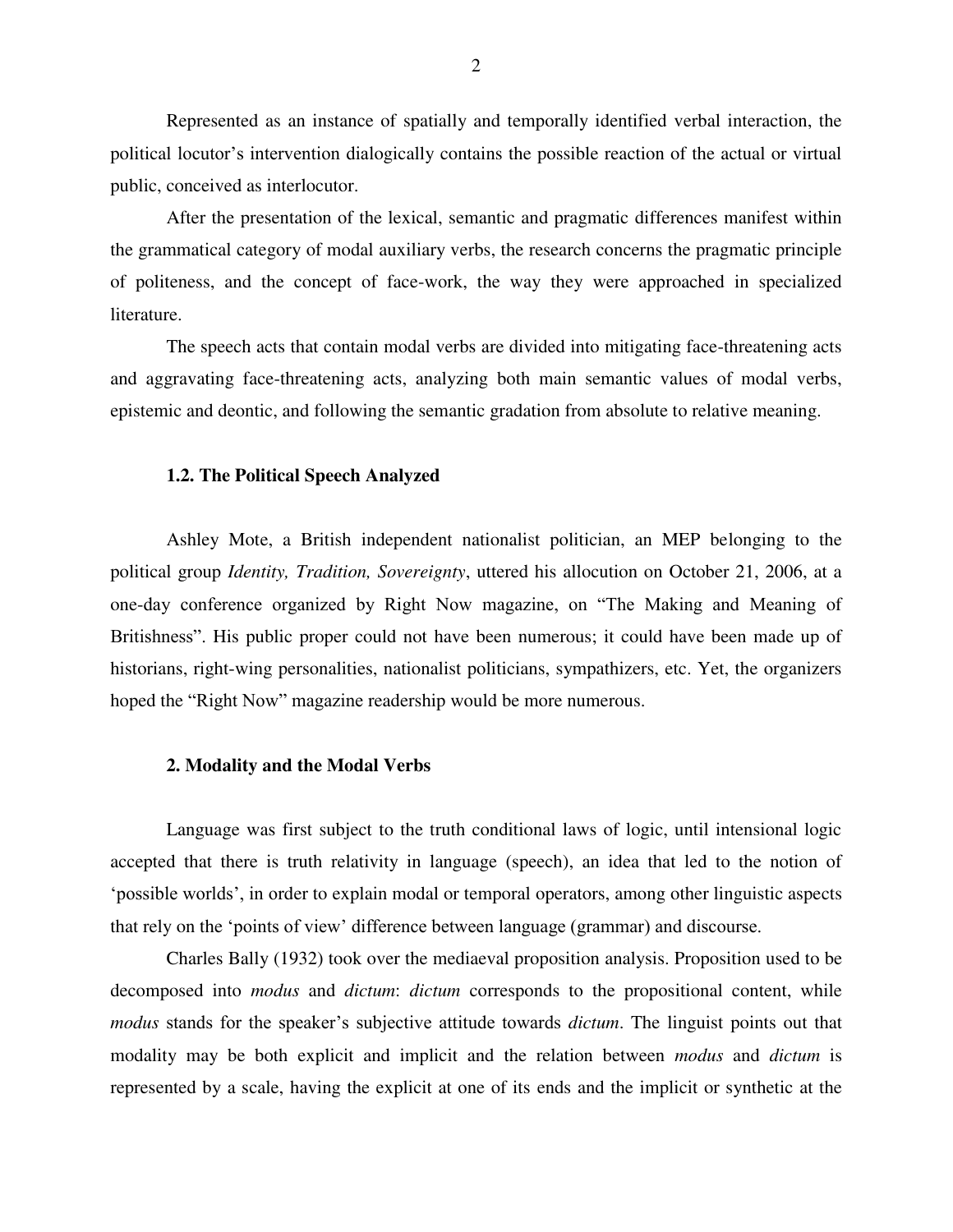other, where modality is incorporated in *dictum*. Modal verbs are implicit morphological manifestations of modality.

## **2.1. The Meanings of the Modal Verbs: Semantic and Pragmatic**

**2.1.1.** Out of the numerous interpretations of the system of meanings attached to modal verbs, several start from the assumption of semantic indetermination, or even ambiguity and polysemy: "Les auxiliaires modaux sont polivalents: ils peuvent exprimer plusieurs valeurs modales suivant le contexte et, dans certains cas, ils admettent même une plurilecture" (Cristea 102).

Palmer (2001: 7) operates two binary distinctions: the former separates 'non-modal' from 'modal' and is associated with the notional contrast between 'factual' and 'non-factual' or 'real' and 'unreal', although a more satisfactory terminology has been used in recent years: 'realis' and 'irrealis'. Modality belongs to the 'irrealis' domain, along with some tenses and moods.

The second distinction Palmer makes divides modal verbs in keeping with the two main semantic categories: epistemic and deontic.

Halliday (1970), in his systemic grammar, distinguishes between two systems that he calls 'modality' and 'modulation'. The former concerns the utterance through which the speaker subjectively qualifies his involvement in the truth value of the propositional content. It is associated with semantic categories such as 'probable', 'possible', 'virtually certain' and 'certain'. This system derives from what Halliday considers to be the interpersonal metafunction of language.

Modulation concerns the ideational metafunction of the content and of the conditions that influence it. Its types are defined in terms of 'permission', 'obligation', 'ability', 'desire', etc. The cause of ambiguity would be the fact that the two systems are semantically similar, since they both underlie the same group of modal verbs.

Leech (1983: 87) deals with a logical system underlying modality that is apparent in modal verbs: "there are close relations of meaning between the four verbs can, may, must and have to." The author represents these relations in the following diagram:

| Permission/ | MAY        | <b>MUST</b>    | <i>Obligation</i> |
|-------------|------------|----------------|-------------------|
| Possibility | <b>CAN</b> | <b>HAVE TO</b> | <i>Necessity</i>  |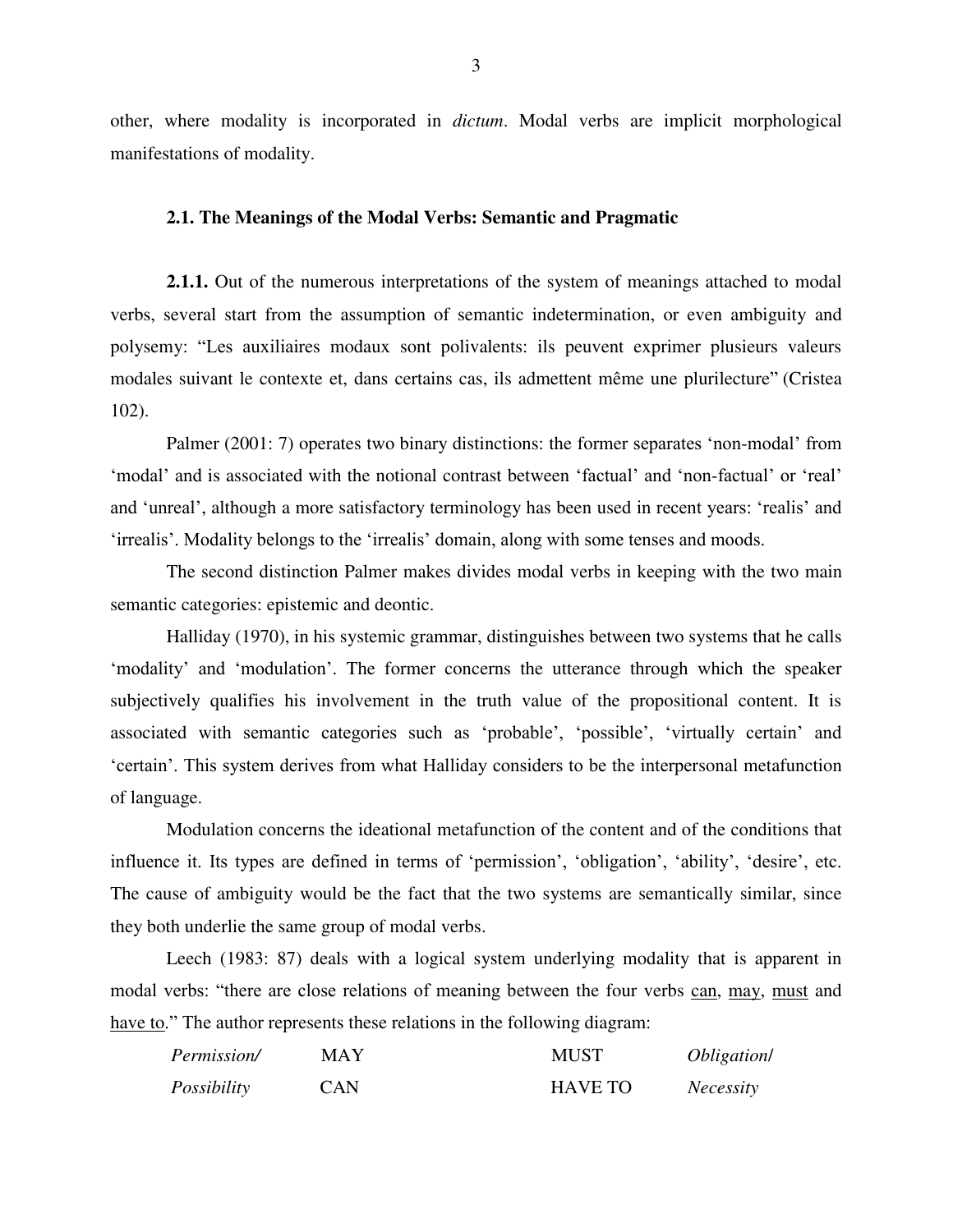"There is a special kind of meaning-contrast between 'permission' and 'obligation', and between 'possibility' and 'necessity': this contrast may be termed INVERSENESS (the two senses may be imagined as opposite sides of the same coin). In this way:

'permission' is the inverse of 'obligation'

'possibility' is the inverse of 'necessity'"

In the case of deontic modals, the author takes into account an additional dimension which concerns the interlocutors' involvement in the utterance. Consequently, within the inverse relation between 'permission' and 'obligation', the additional distinction on deontic sources (either the utterer or another person/institution), may explain the difference between MAY and CAN expressing 'permission' and, respectively, between MUST and HAVE TO on 'obligation'.

"What makes it so difficult to account for the use of these words (modal verbs)… is that their meaning has both a logical and a practical (or pragmatic element). We can talk about them in terms of such logical notions as 'permission' and 'necessity', but this done, we still have to consider ways in which these notions become remoulded by the psychological pressures of everyday communication between human beings: factors such as condescension, politeness, tact, and irony" (Leech 1983: 71).

**2.1.2.** There are also mono-semic approaches of modal verbs meanings by linguists such as Perkins (1983), Walton (1988) or Groefsema (1991). They rely on the assumption that semantic indetermination of modal verbs is solved by contextual factors. For instance, the semantic meaning of CAN, MAY, MUST and SHOULD is rooted in the notion of 'potentiality': they denote potential existence or occurrence of events, acts or circumstances, in the present stage of the actual world, unlike the past forms that concern the same type of potentiality but in a remote stage of the actual world. This would be the adequate semantic foundation to explain their role in the interpretive process.

## **2.2. Modality and Subjectivity**

As stated by the enunciation theory, modality marks are traces of subjectivity at the utterance level. They contain the utterer's relation with her/his interlocutor and with her/his utterance. Bally considered that modality coincides with the subjectivity of 'I' and that this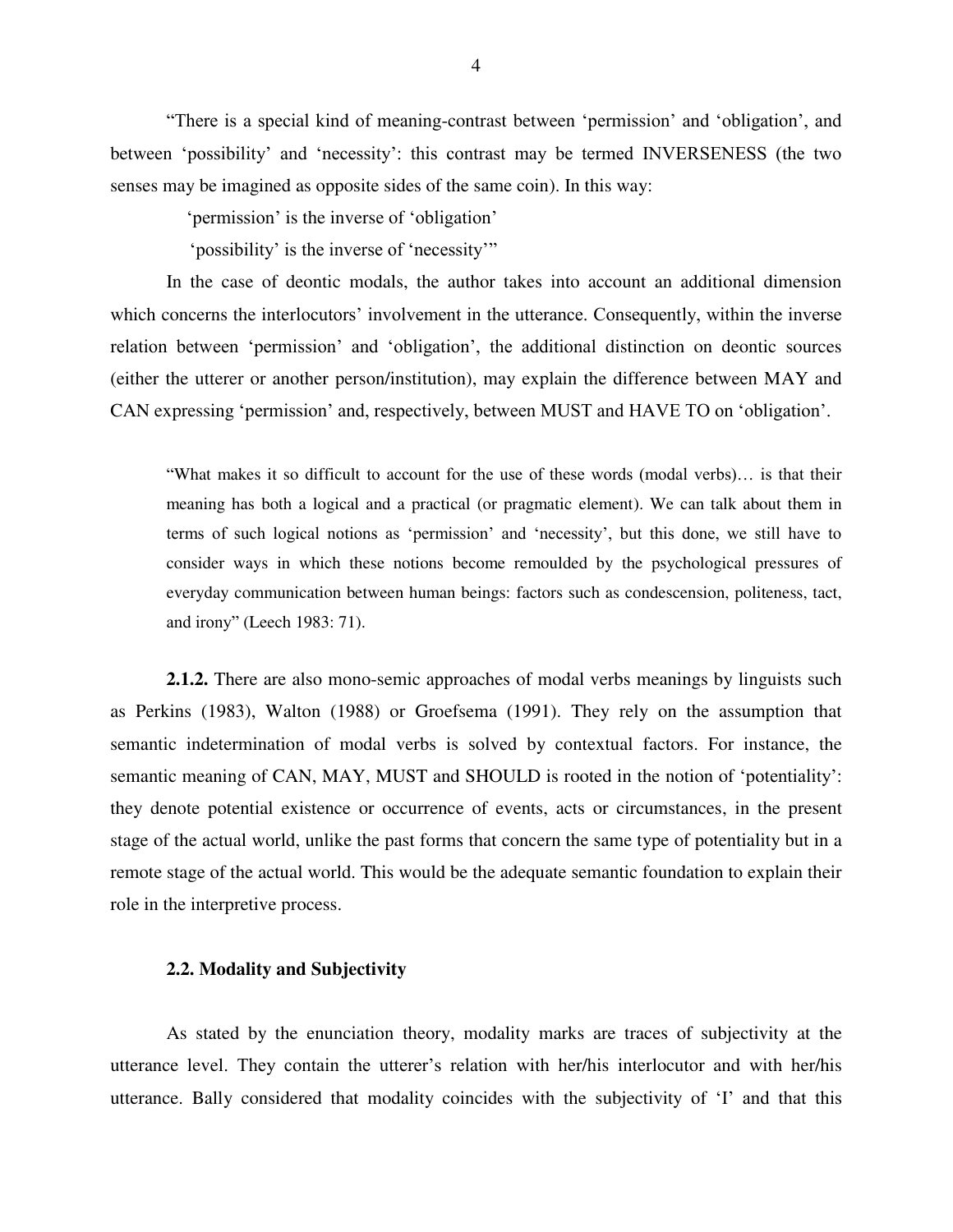'modal subject' is the utterance subject who reacts before a representation. The modal subject is responsible for epistemic and deontic judgments or evaluations ('axiological subject').

There are authors that limit modality to the first person subject. Other authors conceive modality in the broad sense, as the expression of the utterance subject subjectivity, even if the subject may or may not coincide with the utterer.

## **2.3. Classifications and Scales of the Modal Verbs**

Hoffman (1993) considers there are four main modalities contained by logical, epistemic, deontic and capacity modals. He puts forward that: "Natural languages have three basic logical modal concepts: [Nec] necessary, [Psb] possible and [Imp] impossible; the first two are defined and given symbols in logic" (112).

The linguist adds: "The big division in English **linguistic** modality is between the epistemic ones which relate propositions one to another, and the others which generally have some subject-orientation" (113; emphasis in the original).

The author analyzes the similarities between the two main series of modal verbs, epistemic modals (MoE) and social deontic modals (MoD) and parallels them with quantifiers (Qnt) and adverbs of frequency (AvF), in a table of seven degrees of 'strength' concerning all the four classes of elements.

"These seven degrees of 'strength' range from [Nec] (necessary) down to [Imp] (impossible) and are found in many guises in most languages, though specific words may well be missing (as in MoD, and especially for the capacity modals) for intermediate terms. Quantifiers form the most complete scale in most languages" (Hoffman 1993: 111).

The correlation among the above-mentioned categories is shown in the following Table (Hoffman 1993: 112):

|             | <b>MoD</b> | MoE       | AvF       | Qnt        |
|-------------|------------|-----------|-----------|------------|
| [Nec]       | must       | must      | always    | all, every |
| $[Apx-Nec]$ | should     | should    | usually   | most       |
|             |            | may/could | often     | many, much |
| [Psb]       | can        | may       | sometimes | some       |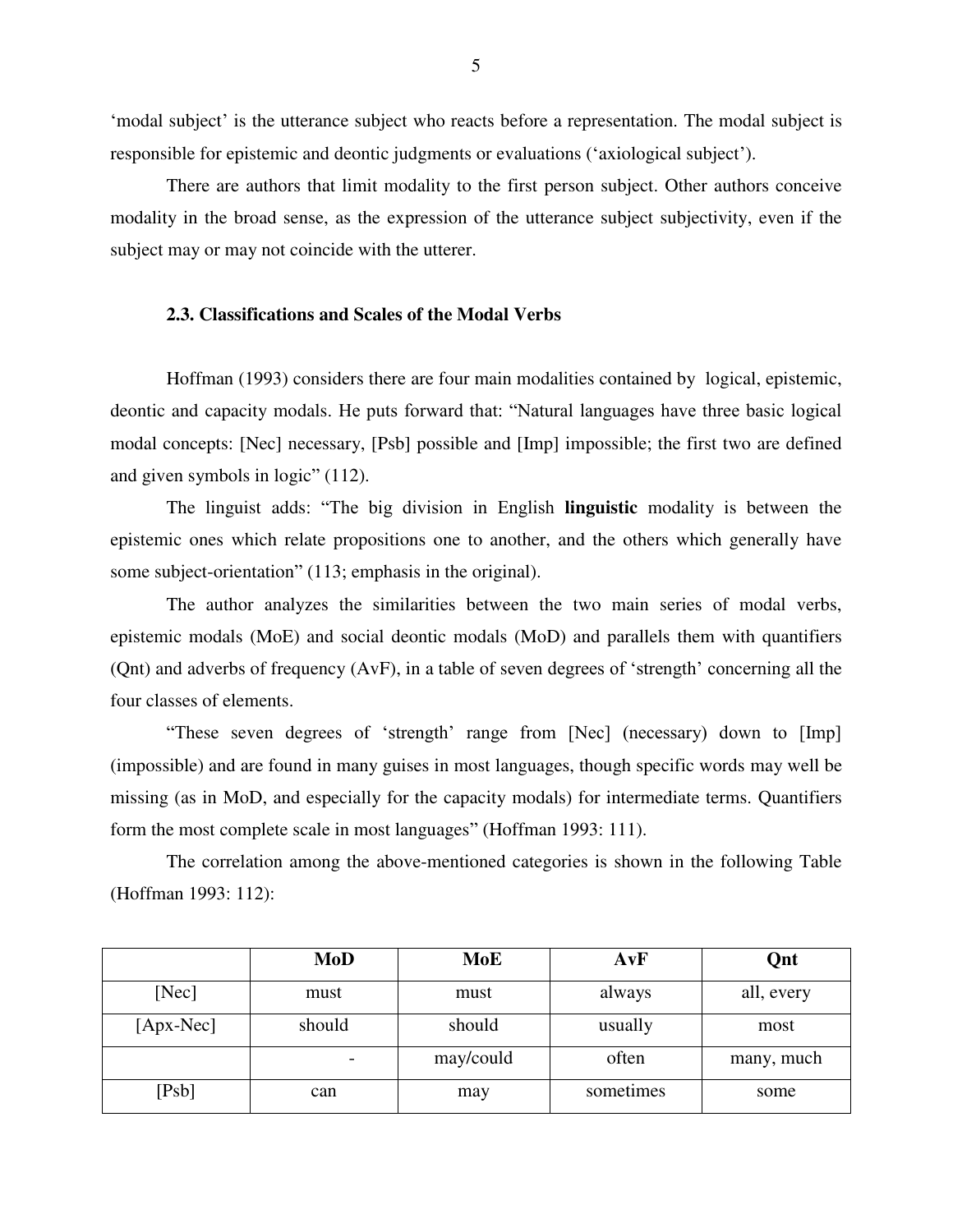|                 | $\overline{\phantom{0}}$ | might           | occasionally   | a few    |
|-----------------|--------------------------|-----------------|----------------|----------|
| $[$ Apx-Imp $]$ | should not               | should not      | seldom, rarely | few      |
| [Imp]           | must not                 | must not, can't | never          | none, no |

## **3. The Pragmatic Principle of Politeness**

**3.1.** *Leech* (1983: 143) makes a thorough presentation of the politeness principle (PP) and brings arguments in favor of the importance and the place that politeness should have in pragmatics. He accredits the idea that PP is as important as Grice's cooperative principle (CP); if CP plays a regulating part in conversation, PP plays the more important part of keeping social balance and constructing friendly relations between interlocutors That is the basis on which interlocutors are supposed to become cooperative.

Concerning the relation between speech acts and politeness Leech (175-177) prefers to call Searle's 'directive' acts 'impositive' in order to designate the 'competitive' nature of these illocutions. 'Negative politeness' characterizes this competitive category of acts, whose most direct linguistic manifestation is the imperative mood. Its use implies there is no alternative for the hearer than obey.

As for 'commissive' speech acts, they tend to be convivial and convey 'positive politeness', the same as 'expressive' acts that are intrinsically polite, excepting the case when the speaker's psychological attitude expresses blaming or accusing in relation to the hearer. For declarative acts, politeness is irrelevant.

Leech considers 'tact' to be one category of politeness which concerns impositive and commissive speech acts, while politeness is presented as a maxim in interpersonal rhetoric, along with other maxims such as 'generosity' or 'relation' that are meant to keep the balance between 'costs and benefits'.

**3.2.** The concept of 'face' conceived by *Goffman* (1967: 9) signifies : "la valeur sociale positive qu'une personne revendique effectivement à travers la ligne d'action que les autres supposent qu'elle a adoptée au cours d'un contact particulier." He calls 'face-work' all the actions undertaken by a person in order to avoid losing her/his face or making the others lose theirs.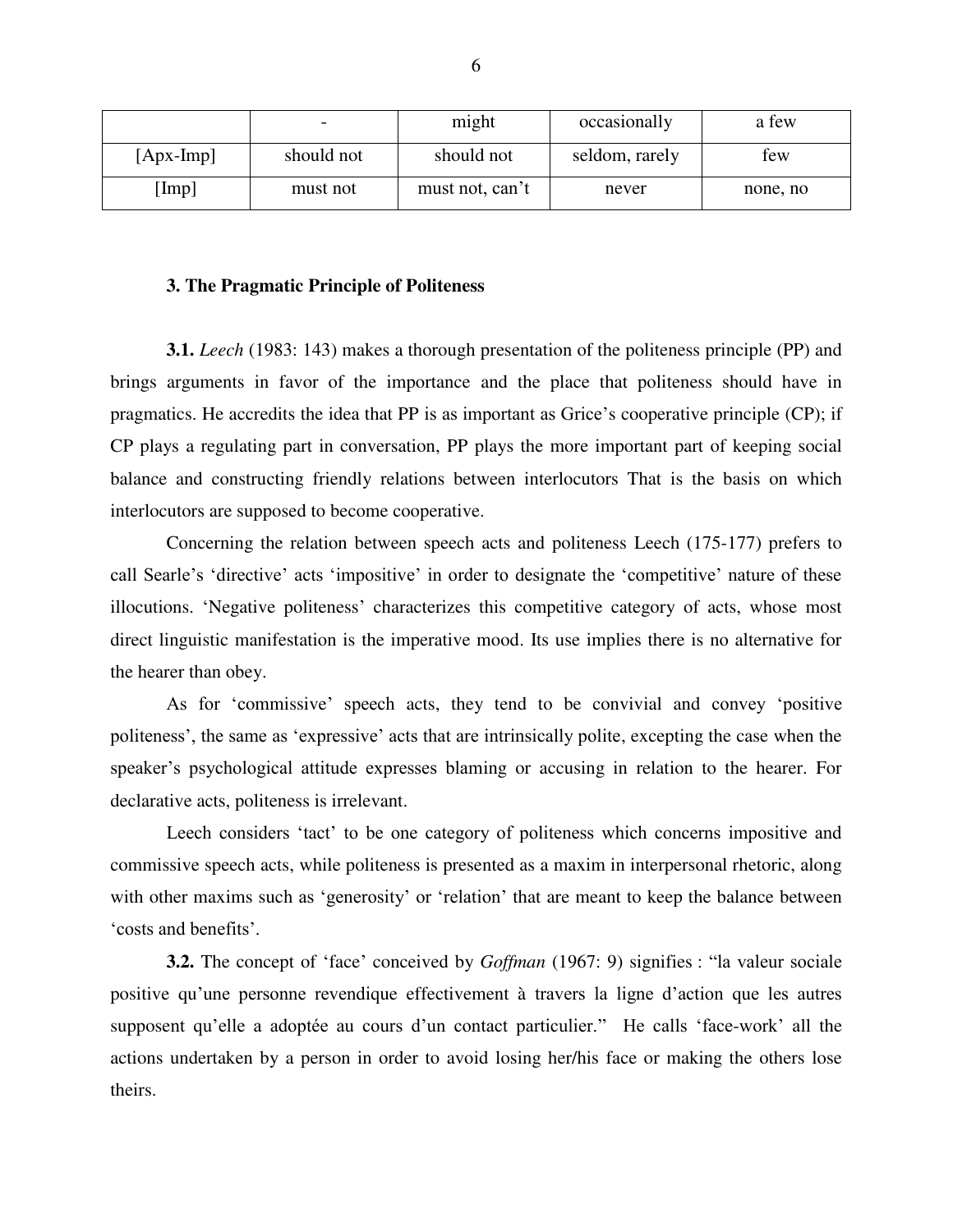With Brown and Levinson (1987: 66), the notion of 'face' is defined as a person's public self-image, "something that is emotionally invested, and that can be lost, maintained, or enhanced, and must be constantly attended to in interaction." Two types of face are distinguished: the negative face - the person's desire to preserve her/his freedom of acting ('territory and selfdetermination') and the positive face - the person's desire to see her/his self-image respected by the others. Every speech act is a potential 'face-threatening act' (FTA): it potentially threatens either the speaker's or the hearer's faces or both. According to the authors, more than information exchanges, conversations concern face maintenance and redress.

Politeness strategies have the function of avoiding FTAs or of diminishing their consequences. There are two kinds of politeness as they are meant to protect either the participants' positive or negative faces.

"Positive politeness is approach-based; it 'anoints' the face of the addressee by indicating that in some respects, S (speaker)'s wants are H (hearer)'s wants (e.g. by treating him as a member of an in-group, a friend, a person whose wants (desires to preserve one's face) and personality traits are known and liked. […] Negative politeness … is essentially avoidance-based, and realizations of negative politeness strategies consist in assurances that the speaker recognizes and respects … the addressee's freedom of action" (Brown and Levinson 1987: 75).

**3.3.** A useful approach for the present research is *Kerbrat-Orecchioni*'s (1992) theory of 'verbal taxemes', high or low places or positions that the locutor/speaker imposes onto her/himself or onto her/his interlocutors in verbal interactions, by controlling turn-taking, the duration and volume of interventions, interruptions and intrusions, thematic content, content interpretation, etc.

The taxemic value of speech acts is conceived as the most complex and important category within the set of verbal markers of place (position) relations (94-95). It may be correlated to the speech acts function of 'Face-Threatening Acts'.

"Le principe general du fonctionnement taxémique des AL [actes de langages] est le suivant :

(1) L1 (locuteur) se met en position haute par rapport à L2 lorsqu'il accomplit un acte potentiellement menaçant pour l'une ou l'autre des faces de L2,

 face négative : ordre, requette…c'est-à-dire toute la série des <diréctifs>, qui constituent pour L2 des espèces d'incursions territoriales;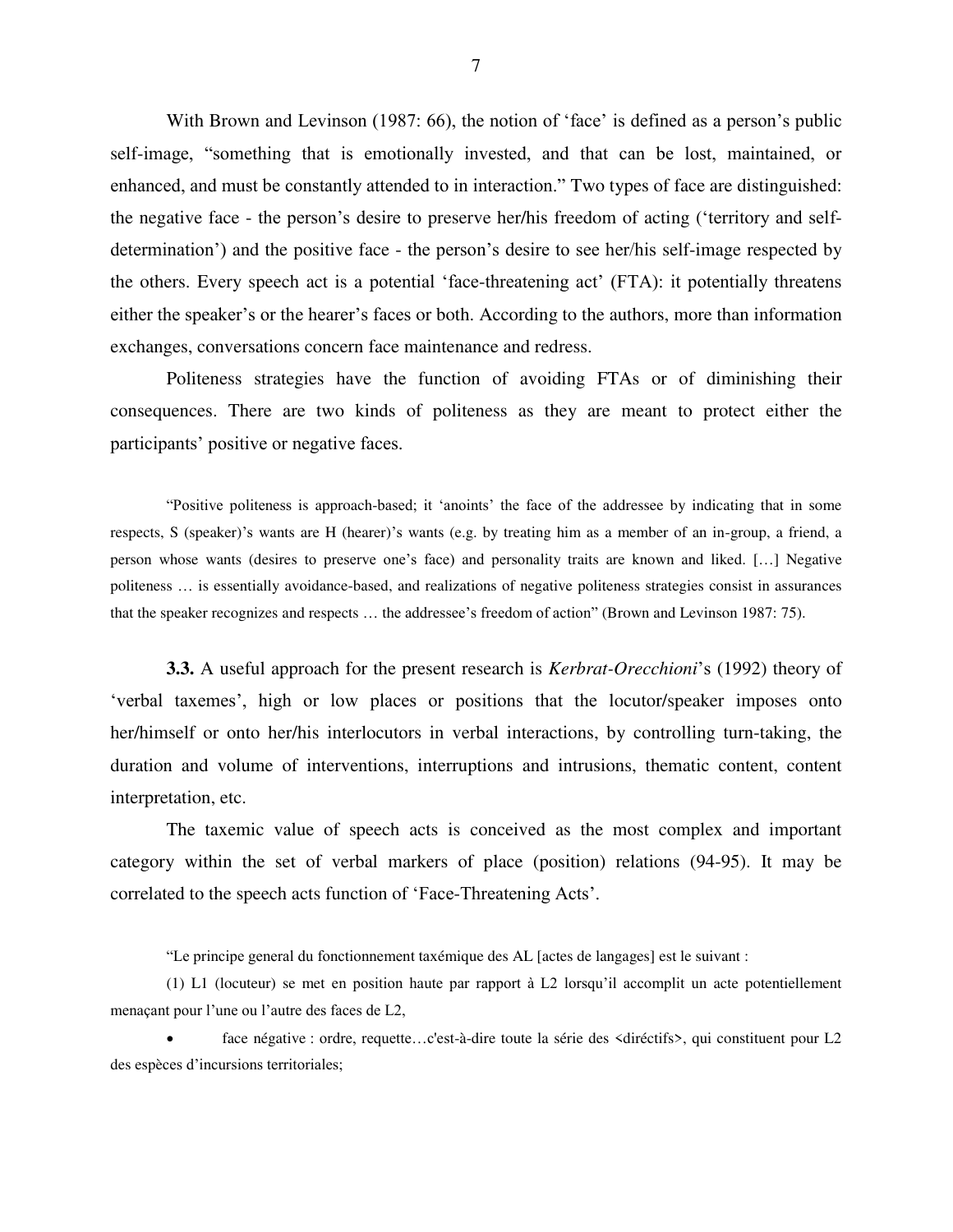face positive : critique, invective, moquerie, raillerie, désaccords en tous genres…c'est-à-dire tout l'ensemble des comportements vexatoires, qui sont susceptibles d'infliger à L2 une blessure narcissique plus une moins grave" (95).

Under (2), the linguist's analysis is completed with the speech acts through which L1 places herself/himself in low positions by promising (negative face-threatening) or thanking (positive face-threatening) acts.

As to the interpersonal relations ('relationèmes'), due to the interlocutors' respective status, Kerbrat-Orecchioni (1992: 123) conceives two axes, a horizontal one that concerns the expression of 'distance' and a vertical one that expresses 'hierarchy'. Here is the synthetic way the two axes are articulated:

| $[égalité] + [distance]$ | [égalité] + [intimité]   [hiérarchie] + [distance]   [hiérarchie] + [intimité] |  |
|--------------------------|--------------------------------------------------------------------------------|--|
|                          |                                                                                |  |

There is a complex correspondence between linguistic manifestations and politeness types. For instance, for negative politeness that affects L2, the linguistic means employed have an attenuating function. They are softeners that mitigate or downgrade illocutionary forces, either substituting indirect speech acts for direct ones, or adding elements (modal verbs too) to direct acts.

## **4. Politeness Strategies in Ashley Mote's Political Speech**

In political discourse, politeness is strategically used to substantiate the general objective of legitimizing the political speaker and discrediting her/his opponents. Language is put in the service of ideology, it is a vehicle for power relations. As García-Pastor (2001: 47) shows, "social relationships are constituted in and through communication, hence faceless communication does not exist".

Within text linguistics tradition, Van Dijk (1977) introduced the notion of 'macro-facethreatening acts' (MFTAs) defined as "sequences of various speech acts [that] may be intended and understood, and hence function socially, as one speech act". From this perspective, Ashley Mote's speech is a macro-face-threatening act of warning. He warns the British against the dangers implied by immigration.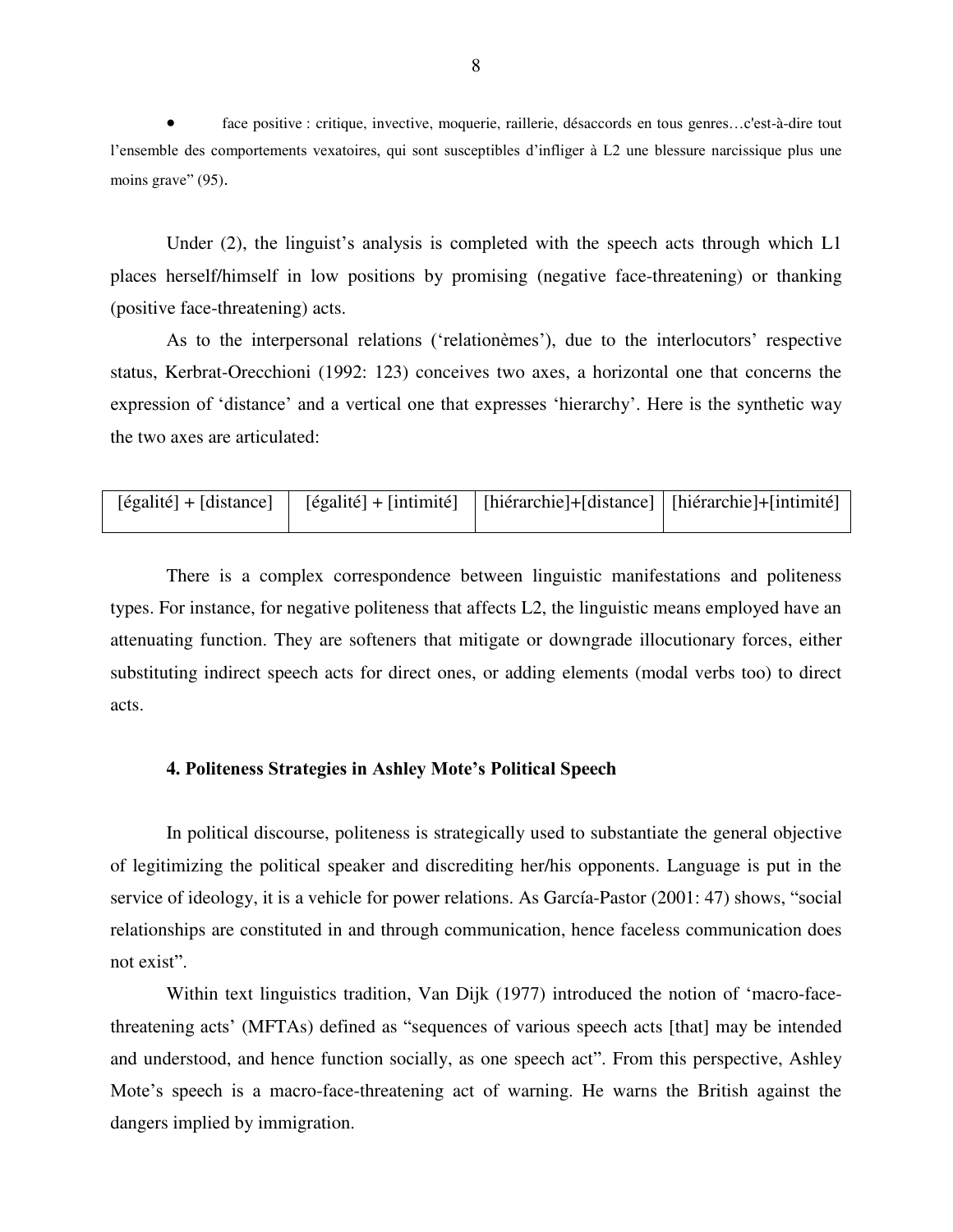In the analyzed discourse, there are two main categories of Face-Threatening Acts (FTAs), following the theory of Brown and Levinson (1987):

- Mitigating FTAs, that soften both the illocutionary force and the propositional content of an act sequence in order to protect the hearer (H)'s self-image and avoid potential conflict.

- Intensifying FTAs, that increase the act illocutionary force and propositional content.

In their turn, intensifying speech acts may be:

= non-aggravating FTAs and

= aggravating FTAs.

The former intensifying acts enhance the Speaker (S)'s concern with the H's positive and negative face wants. Consequently, they are performed for the protection of the H's self-image. The latter intensifying speech acts aggravate or enhance the threat to the H's positive or negative face up to the conflict limit.

Aggravation interrelates with the interlocutors' strives for power. Political discourse is, essentially, a conflictive (agonal) interaction, but politicians as locutors are aware they have to win the public's votes. That is why they often negotiate between aggravation and mitigation.

Essentially, politeness is conceived as a major mitigating function.

The present analysis focuses on the directive acts in Mote's speech. In the inventory of the modal verbs belonging to the two main semantic groups, deontic and epistemic, there are no commissive or expressive speech acts linguistically supported by modal verbs. In fact, there are no commissive acts at all in Ashley Mote's discourse. A possible explanation may be that his social status as an independent nationalist politician does not enable him to make promises or offers, according to Searle's preliminary conditions of a successful speech act, that supposes the speaker's possibility of keeping his promises.

**4.1.** Mitigating FTAs are directed to the audience and perform a significant persuasive function in political discourse. They stand for positive politeness strategies whose function is to soften an FTA illocutionary force by establishing solidarity with the public, both present and absent in the communication situation, or negative politeness strategies whose function is to minimize the imposition of an FTA (García-Pastor: 50)

In contrast, in the absence of modals, FTAs are not softened and are linguistically rendered by the imperative:

*Restore our border controls*.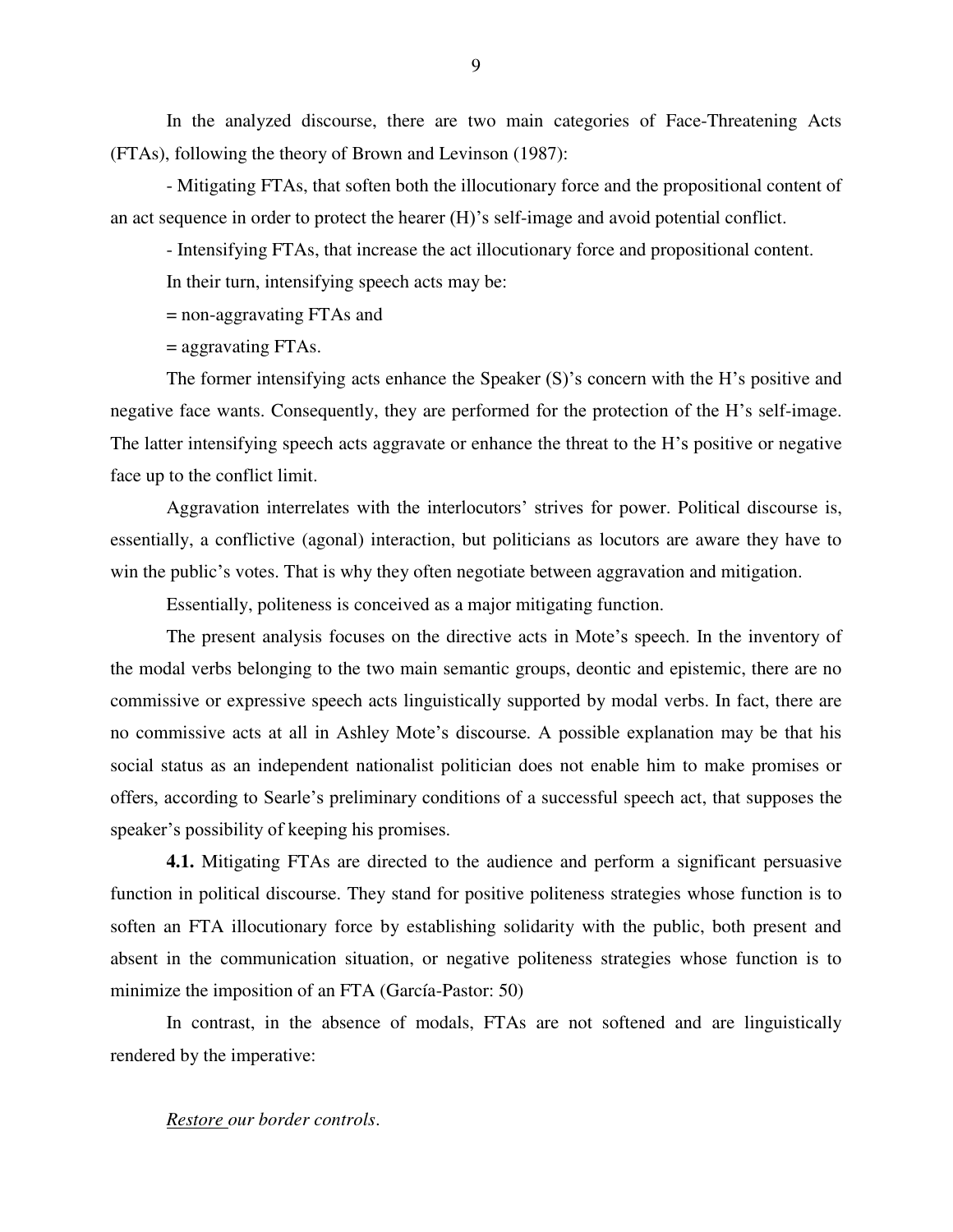*No amnesty for illegals. Out. And out now*.

#### **4.1.1. The Deontic Use of the Modal Verbs:**

*…we have to say it loud: Islam is the problem. We have to ask if there can ever be such a person as a British Muslim?* 

Besides the use of the inclusive 'we', the politician relies his politeness strategy of 'involving' the audience in an act of justice on the objective necessity imposed by an external source of authority that the modal 'have to' expresses. A paraphrase could be "we are forced by moral laws to say it loud…" .

Both speech acts achieve double mitigation due to the modal 'have to', selected instead of the absolute normative 'must'. The audience as interlocutor see their positive face saved through the positive politeness strategy of solidarity and, at the same time, the Muslims' positive face, although threatened by the offence (an aggravating FTA) is less affected than it would have been in case 'must' had been used.

Conveying the authority of social norms of national impact, the acts containing 'have to' may also be interpreted as intensifying non-aggravating FTAs.

Mitigation of the directive illocutionary force relying on the use of 'should' is assignable to the deontic meaning of the modal: it expresses moral obligation (advice); thus it is less categorical than 'must':

*Perhaps we should remind these advocates of death… But we are British…and that's the way it should remain.* 

In the first example, besides 'solidarity we' meant to legitimize the politician, the use of 'perhaps' softens the imposition illocutionary force. It is a speech act of advice whose source is internal, since it expresses the subjectivity of the modal subject.

The second FTA releases more illocutionary force and thus becomes more aggravating than the former: it simultaneously threatens the allied interlocutor's negative face, limiting their freedom of action and, indirectly, threatens both negative and positive faces of the opponent (The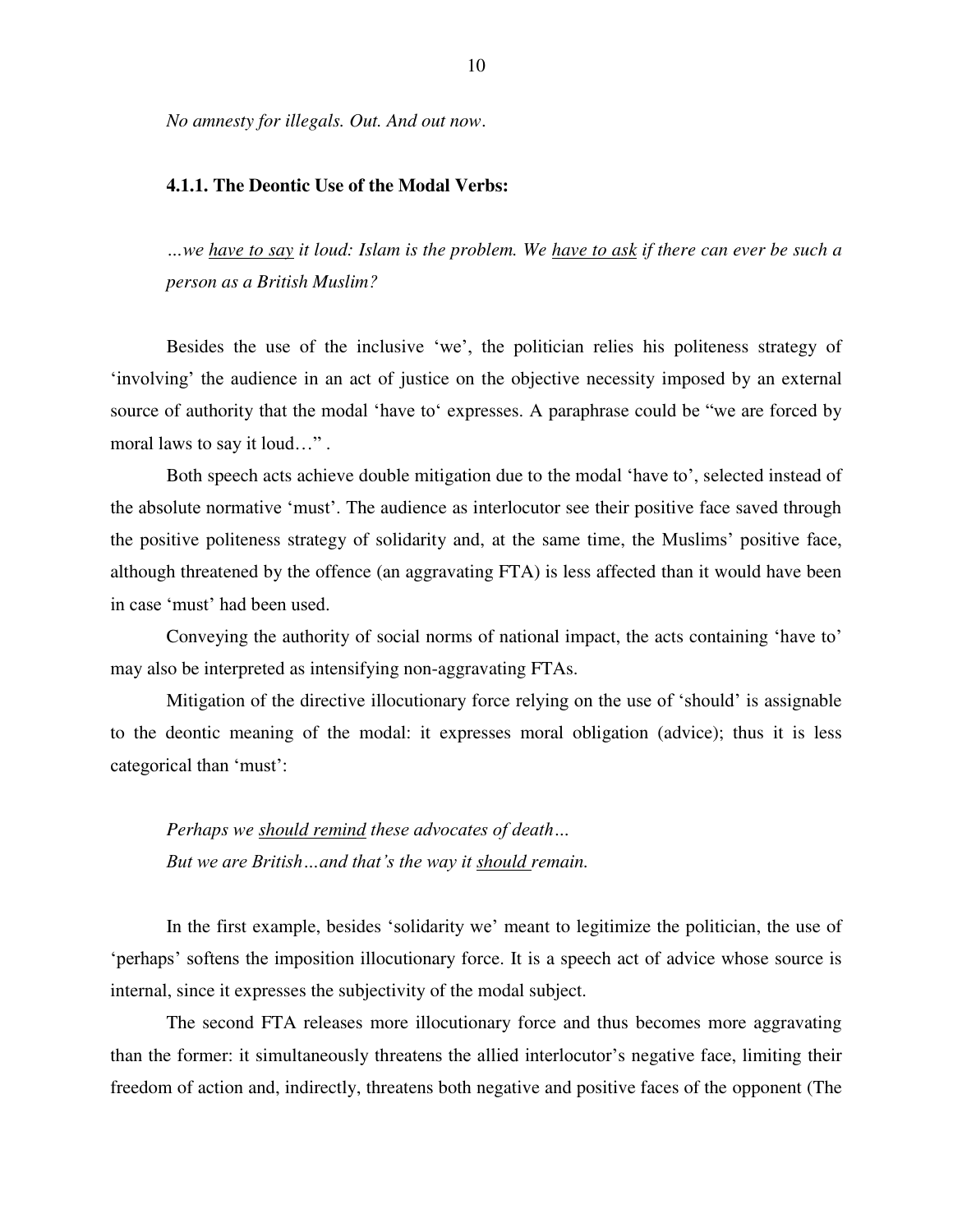Islamists), since the locutor instigates all the British against them, not just a group of nationalist or right-wing politicians and sympathizers, as in the former.

'Need to' involves the interlocutor's interests. The modal subject counts on his interlocutor's reaction.

## *You don't need me to dwell on the consequences*.

The above-mentioned speech act is meant to flatter the interlocutor's positive face. The audience is perceived as able to judge for themselves in the line of the speaker's ideology. His politeness strategy implies appearing modest and encouraging the interlocutor's negative reaction against their common adversary. The intrinsic meaning of the modal is of mild obligation imposed on the interlocutor by the modal subject:

"In terms of meaning, *need to* is half way between *must* and *ought to* (or should): it asserts obligation or necessity, but without either the certainty that attaches to *must* or the doubt that attaches to *ought to*" (Leech 1987: 101).

*Mr. Bari needs to stop encouraging Muslims…He needs to stop claiming that…He needs perhaps to remember…*

This sequence of speech acts releases the force of a menacing FTA. The specification of the opponent's name aggravates these face threatening acts, affecting the interlocutors positive and negative faces.

#### **4.1.2. The Epistemic Use of the Modal Verbs**

Under the meaning of possibility of the modal 'might', the utterer's 's intention is to warn his opponent (The Islamists) about the possibility of a violent British reaction against them. But unlike 'may': "The effect of the hypothetical auxiliary, with its implication 'contrary to expectation', is to make the expression of possibility more tentative and guarded" (Leech: 127).

Mitigation is performed by the very use of possibility 'might', instead of certainty 'must' or stronger possibility 'may'.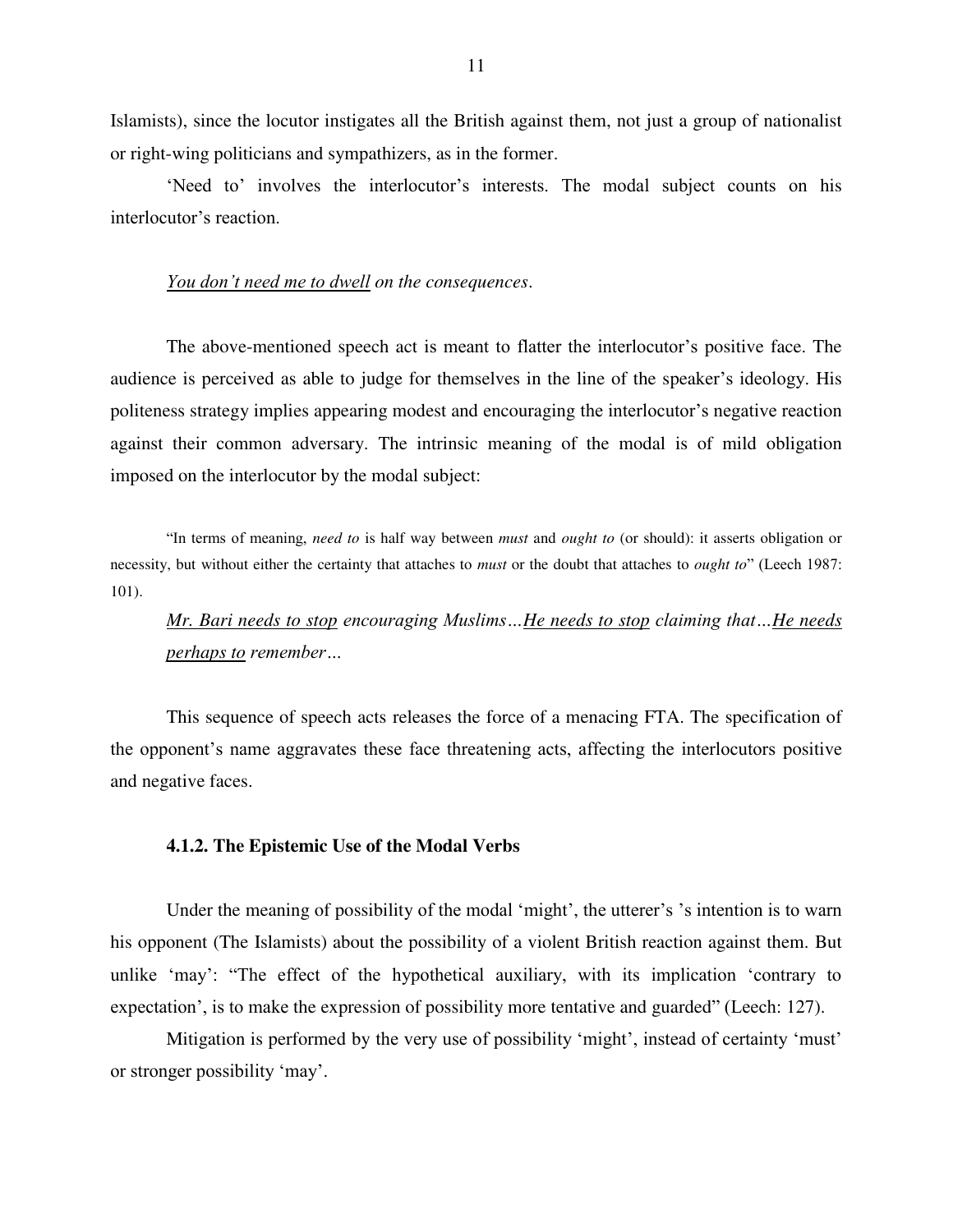*It [a civil war] might start with simple, lawful objectives… But it could spark a reaction which escalates… Muslims stone their own women-folk to death without the slightest pretence of administering what might be regarded as even basic justice.* 

Mitigation and aggravation combine in the second example. 'Might' is used with the epistemic value of vague possibility, determining the aggravating act of offence addressed to Muslim culture. On the other hand, the locutor's selection of 'might', the weakest of the epistemic modal series, indicates his intention of applying the negative politeness strategy of distance from the interlocutor that will feel rejected on the ground of cultural difference.

## **4.2. Aggravating FTAs affect the interlocutor's negative face. 4.2.1. The Deontic Use of the Modal Verbs**

Asley Mote uses the modal 'must' only three times, while 'the softer' deontic modals occur six or seven times each. It is an indication of his mainly mitigating politeness strategy in relation to both allies and adversaries.

*…they (Muslim community) will rule them (the terrorists) out quickly and with vigour. We can't – they must.* 

The above quoted speech acts imply an opposition between the illocutionary force determined by the deontic value of 'can't' and the absolute obligation contained by 'must' and imposed onto the opponent by the locutor as modal subject. It is an unambiguous attack at the interlocutor's negative face: 'a territorial intrusion', an ultimatum.

*…the nation is a natural unit for stability, and must be defended at all costs…*

Although the use of the passive voice leaves out the agent of the second clause, the agent referent, the British, is inferred in the discourse context. The British, as collective interlocutor, see their negative faces affected by this 'impositive' FTA.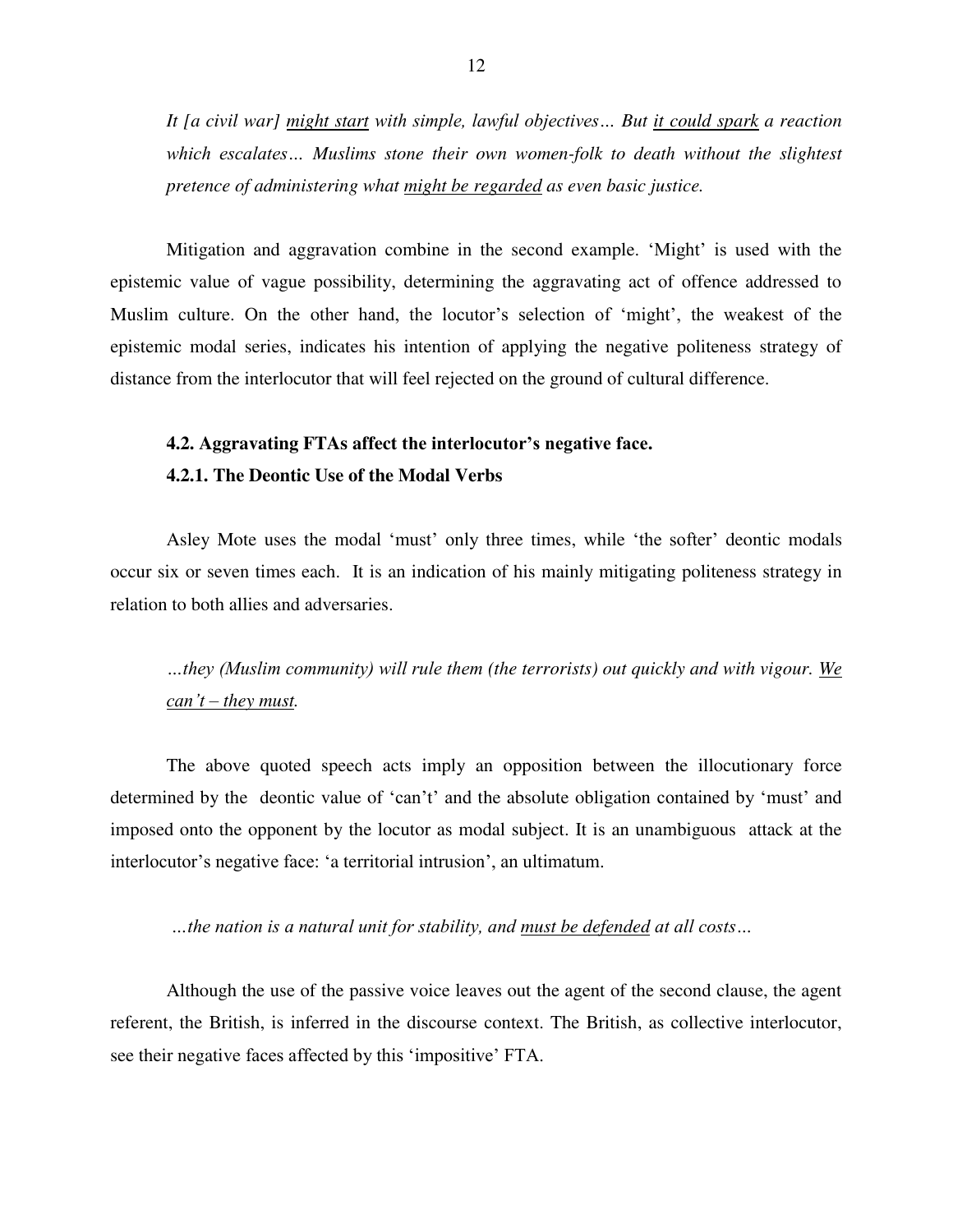There are two more occurrences of deontic 'must', in the discourses of a religious and a political leaders, quoted by Ashley Mote. Both speech acts convey the absolute prescriptive and intensifying, aggravating force of the FTAs uttered:

*He (Abu Bashir) also told Al Jazeera television that "there is no democracy in Islam. Democracy must be replaced by allah-cracy".* 

By this FTA, the negative 'face' of Islam is threatened. It may be deprived of independence but, implicitly, the non-Muslim people feel the menace of terrorism. Consequently, their negative face is threatened too.

[Mrs Thatcher said]:

*We must not fear. We must not fail. We also need to renew…*

By these speech acts, the admired 'iron lady' performs some aggravating FTAs, threatening both faces of the interlocutor, the British, perceived as weak and confuse. Nevertheless, there is a gradation in the three above-quoted directive speech acts: the speaker mitigates her imposition. The relation: deontic 'must' versus 'need to' may be interpreted as a politeness strategy through which territorial or freedom limitation imposed by the FTA is attenuated.

As to Mote's 'higher order' (Brown and Levinson 1987) legitimization strategy of quoting these two aggravating FTAs, the former serves him for intensifying the interlocutor's perception of Islamic danger, while the latter is meant to use Margret Thatcher's image for intensifying his message force. His additional strategy of naming the politician '*Mrs* Thatcher' denotes flattery and familiarity, in-group solidarity, in Brown and Levinson's terms of positive politeness. Mote seeks legitimacy in order to seduce and persuade the public.

## **4.2.2. The Epistemic Use of the Modal Verbs**

*…there is no way it ( the Muslim population) can be allowed to hold a moral or actual gun…*

*But however tough we need and want to be, that can't happen until we leave the EU.*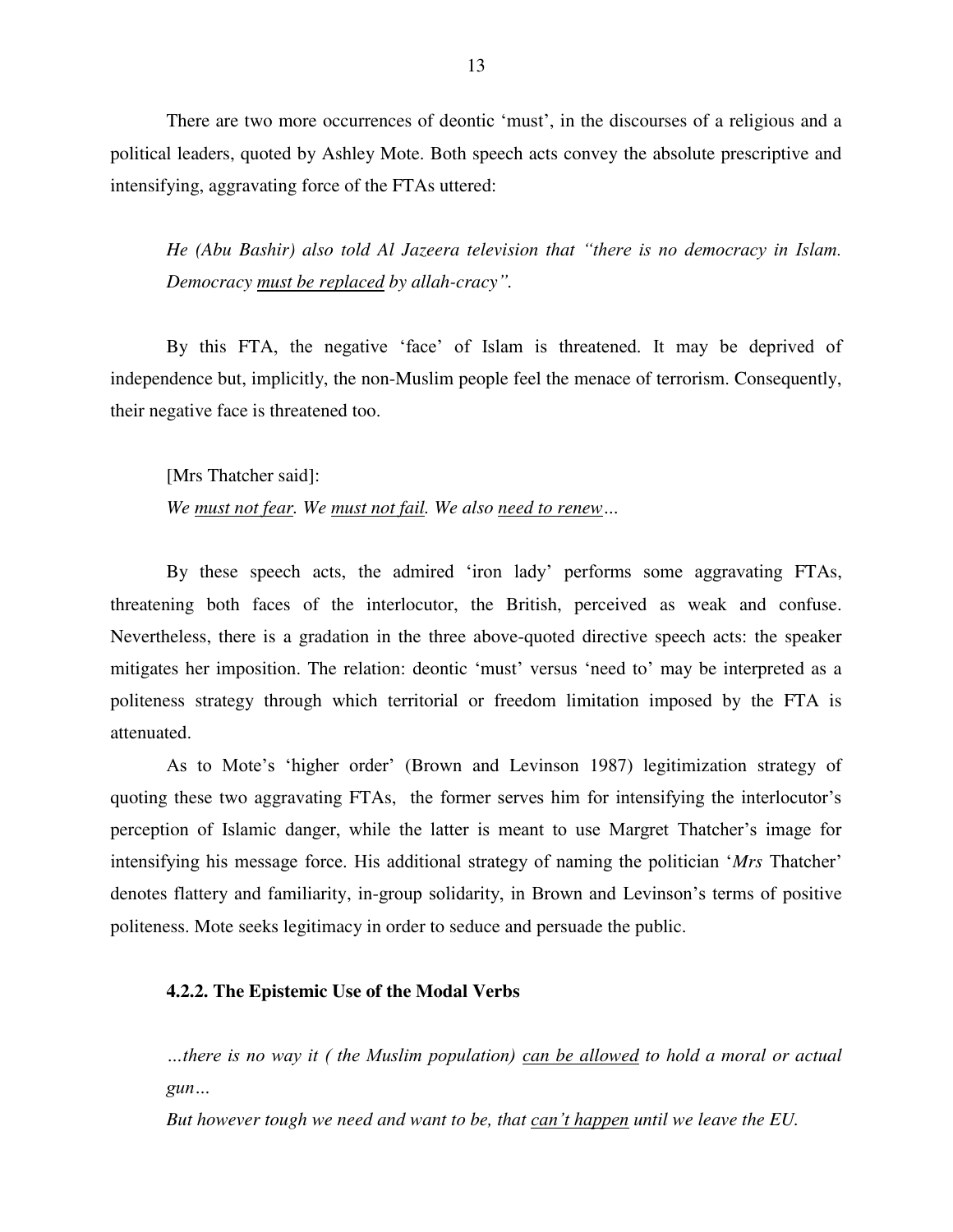In the previous speech acts, the aggravating force is increased by the use of 'can't' expressing impossibility. All the more so in the second example where 'can't' is opposed to necessity 'need to'. If, in the first case, aggravated force threatens the opponent's positive and negative faces, in the second, it is the British people's faces that are threatened.

*…a world super-state which the bureaucrats will dominate and from which there will be no escape.*

…*the huge Bulgaria problems of crime and corruption will be exported to the EU".* 

More than the significance of mere future actions, that would confer these acts an assertive illocutionary force (Searle), there is an additional threatening force addressed to the British people as implied interlocutor. In the second case, the European citizens' faces are threatened. In fact, Leech (1987: 84) puts forward the following: "Usually *will* with this meaning makes reference to the future but there is also a kind of 'prediction' that refers to the present or past. […] The speaker makes a 'forecast about the present' concerning an event not directly observable".

## **5. Conclusions**

The use of the modal verbs in Ashley Mote's speech enhances the illocutionary force of FTAs, as by definition. Considering the extremist character of nationalist ideology that he promotes, his discourse might be expected to be more radical and more illocutionarily forceful. Linguistically, this would mean more occurrences of absolute modals on both semantic and pragmatic scales: deontic and epistemic. The unambiguous mitigating or aggravating force of the modal verbs in Mote's speech may only be noticed in the use of the absolute prescriptive 'must', the strongest on the deontic scale, when used to express obligation or prohibition. As to the epistemic value, only 'can't' is unambiguous.

 Mitigating softer 'should' and 'need to', with deontic semantic values, prevail over the occurrences of other modal verbs.

The mitigation to which the modal verbs contribute is enhanced by the use of personal deixis: Mote uses plural forms as grammar subjects, mainly 'inclusive we', a typical legitimization strategy in political discourse, or impersonal phrases, but, in this case, corelated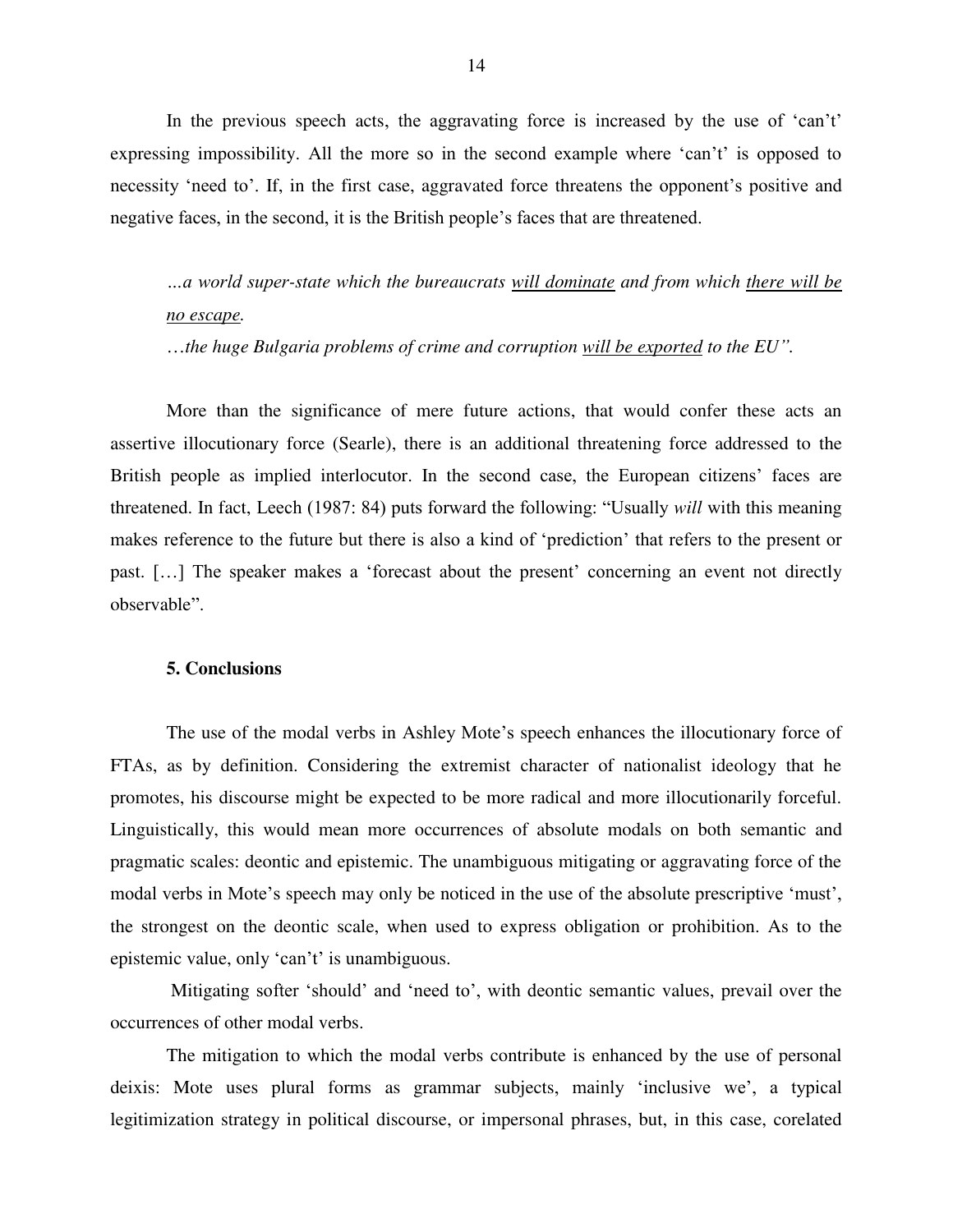with soft modal verbs, it erodes his self-image. There is one exception, when the politician makes a declaration on his behalf:

*I am never going to lead a great political party- but I have a few ideas about how we need to change things-and soon.*

Even this declaration is ended by '*we* need to change', which pragmatically throws the burden of action onto his interlocutors' shoulders.

Applying Searle's theory on speech acts conditions, we may conclude that Ashley Mote's status of an independent politician who is not an MP in the national parliament cannot enable him to utter commissive speech acts or stronger directive ones. Our suggestion is to consider politeness strategy as prudence strategy in his case. If he intends to be credible, and to save his self-image, he cannot afford performing unsuccessful speech acts, in Searle's terms.

#### **BIBLIOGRAPHY**

Benveniste, Émile, 1969, *Problèmes de linguistique générale*, Paris, Gallimard.

- Benveniste, Émile, 2001, « L'appareil formel de l'énonciation » in Vlad Alexandrescu (ed.), *Pragmatique et théorie de l'énonciation : choix de textes,* Bucureşti, Editura Universităţii din Bucureşti.
- Bidu-Vrânceanu, A., et al., 2001, Dicționar general de științe ale limbii, București, Ed. Ştiinţifică
- Chilton, Paul, Christina Schäffner, 2005, "Discurso y politica" in T. A. van Dijk (ed.). *El discurso como interacción social. Estudios sobre el discurso*, Barcelona, Gedisa, pp. 206- 235.
- Cristea, Teodora, 1982, "Les modalités en français contemporain" in *De la linguistique à la didactique*, Bucureşti : T.U.B, pp. 98-113.
- Cruse, Alan, 2000, *Meaning in Language: An Introduction to Semantics and Pragmatics*, London, Oxford University Press.
- Ducrot, O., & Schaeffer, 1969, Noul dictionar enciclopedic al stiintelor limbajului, București, Edit. Babel.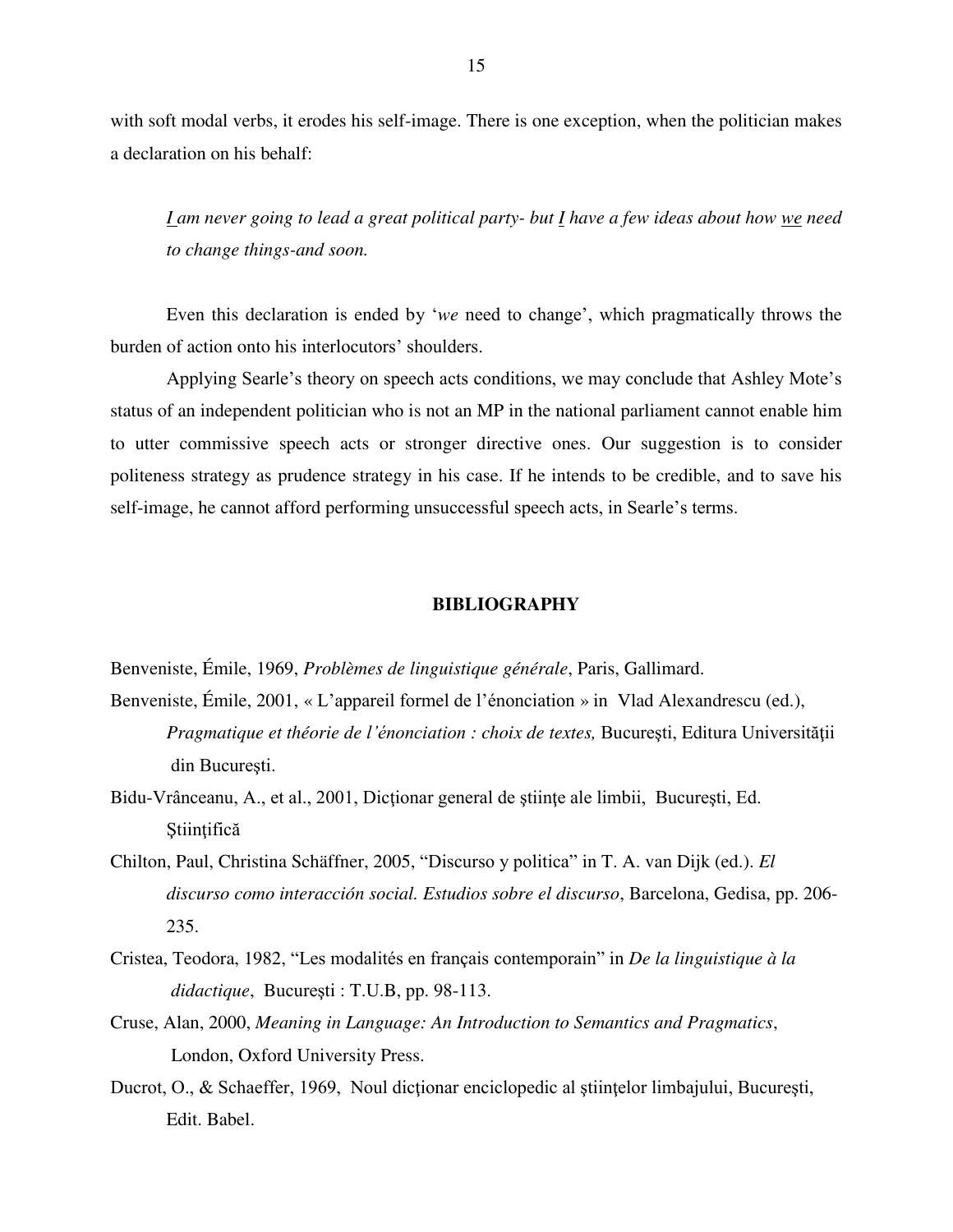Fairclough, Norman, 2001, *Language and Power*, London, Longman.

- García-Pastor, M. D., 2001, *Pragmatics and the 2000 US Elections*, Valencia, University of Valencia, SellMonographs 10.
- Goffman, Erving, 1974, *Les rites d'interaction*, Paris, Minuit.
- Ghiglione, Rodolphe, 1994, « Paroles de meeting » in A. Trognon, J. Larrue (eds.), *Pragmatique du discours politique,* Paris, Armand Colin.
- Gosselin, Laurent, 2005, *Temporalité et modalité*, Bruxelles, Editions Duculot.
- Halliday, M.A.K., 1994, *An Introduction to Functional Grammar (SecondEdition),* London, Edward Arnold.
- Halliday, M.A.K., 2005, *Studies in English Language*, London, NY, Continuum.
- Hoffman, Th. R., 1993, *Realms of Meaning*, New York, Longman.
- Ionescu-Ruxăndoiu, Liliana, 2003, *Limbaj* ş*i comunicare*, Bucureşti, Ed. All.
- Kerbrat-Orecchioni, Catherine, 1988, *Echanges sur la conversation*, Paris, Editions du CNRS.
- Kerbrat-Orecchioni, Catherine ; 1980, *L'énonciation. De la subjectivité dans le langage*, Paris, Armand Colin.
- Kerbrat-Orecchioni, Catherine ; 1992, *Les intéractions verbales*, Paris, Armand Colin.
- Leech, Geoffrey, N., 1987, *Meaning and the English Verb*, London and New York, Longman.
- Leech, Geoffrey, N., 1983, *Principles of Pragmatics*, London and New York, Longman.
- Lyons, John, 1977, *Semantics 2*, Cambridge, Cambridge University Press.
- Lyons, John, 1995, *Introducere în lingvistica teoretică*, Bucureşti : Ed. Ştiinţifică.
- Palmer, F. R., 2001, *Mood and Modality*, Cambridge, Cambridge University Press.
- Tuţescu, Mariana, 2005, *L'auxiliation de modalité : dix auxi-verbes modaux*, Bucureşti, Editura Universităţii din Bucureşti.
- Valor, Luïsa Gea, 2000, *A Pragmatic Approach to Politeness and Modality in the Book Review Articles*, Valencia , Sell Monographs 6, Universidad de Valencia.
- Van Dijk, Teun, A.,1977, *Text and Context: Explorations in the Semantics and Pragmatics of Discourse*, London, New York, Longman.
- Van Dijk, Teun A., 2000, *Ideology: A Multidisciplinary Approach*, London, Sage.
- Vion, Robert., 2004, "Modalités, modalisations et discours représentés", *Langages* 156, pp.396- 409
- Xxx 2005, *Gramatica limbii române*, Bucureşti, Editura Academiei.